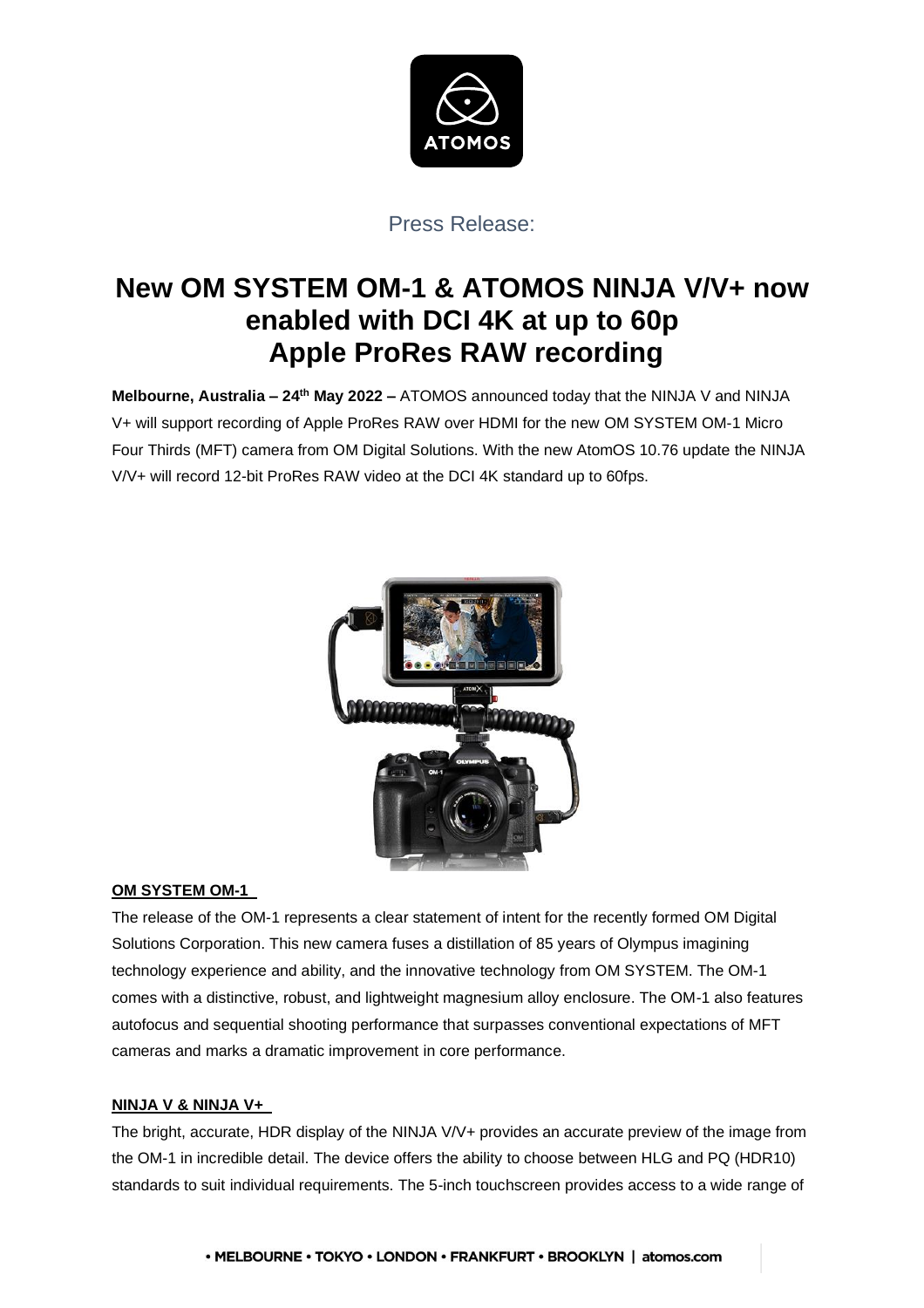

software tools including waveforms, false color, check focus, framing guides, LUTs and image magnification. With the NINJA V/V+ filmmakers can be confident in their technical and creative decisions during production to get the perfect HDR or SDR shot.

## **NINJA V/V+ & OM-1 Combination**

The OM-1 and the NINJA V/V+ can be taken anywhere at any time. Their compact form-factors mean they are suited to a variety of different rigs and types of production. They are supremely mobile, and the combined solution is equally at home when used as part of a handheld setup, positioned in a confined space, or mounted on a gimbal. The option to harness ProRes RAW in a MFT camera makes the format more accessible and introduces new creative opportunities for a greater range of filmmakers.

### **White Balance & ISO Support**

ATOMOS and OM SYSTEM are committed to supporting the full capabilities of ProRes RAW. In practical terms this means offering filmmakers the maximum degree of flexibility when it comes to working with the codec in post-production. Accordingly, ProRes RAW clips recorded from the OM-1 will support White Balance and ISO adjustment sliders in Apple Final Cut Pro.

Support for ProRes RAW on the OM-1 requires that the camera firmware be updated to v1.1. The AtomOS 10.76 is available for download from my.atomos.com

*"The OM SYSTEM OM-1 is a compelling MFT camera and a great addition to an already amazing line-up from our partners at OM Digital Solutions Corporation. The ability to provide RAW out over HDMI to the ATOMOS NINJA V/V+ means that even more filmmakers can embrace the new creative opportunities presented by ProRes RAW."* 

**Trevor Elbourne, ATOMOS CEO** 

#### **ProRes RAW - the new standard for RAW**

ATOMOS is proud to be adding yet another exciting camera to the ever-growing ProRes RAW ecosystem. ProRes RAW has continued to build momentum with over 40 cameras supporting the ATOMOS and ProRes RAW combination, cementing its position as the industry standard for RAW video capture. It's great to see that ProRes RAW is increasingly supported across multiple camera models from different camera manufacturers, demonstrating they are firmly committed and are investing in the future of ProRes RAW recording. ProRes RAW combines the visual and workflow benefits of RAW video with the incredible real-time performance of ProRes. The format gives filmmakers enormous latitude when adjusting the look of their images and extending brightness and shadow detail, making it ideal for HDR workflows. Both ProRes RAW, and the higher bandwidth, less compressed ProRes RAW HQ are supported. Manageable file sizes speed up and simplify file